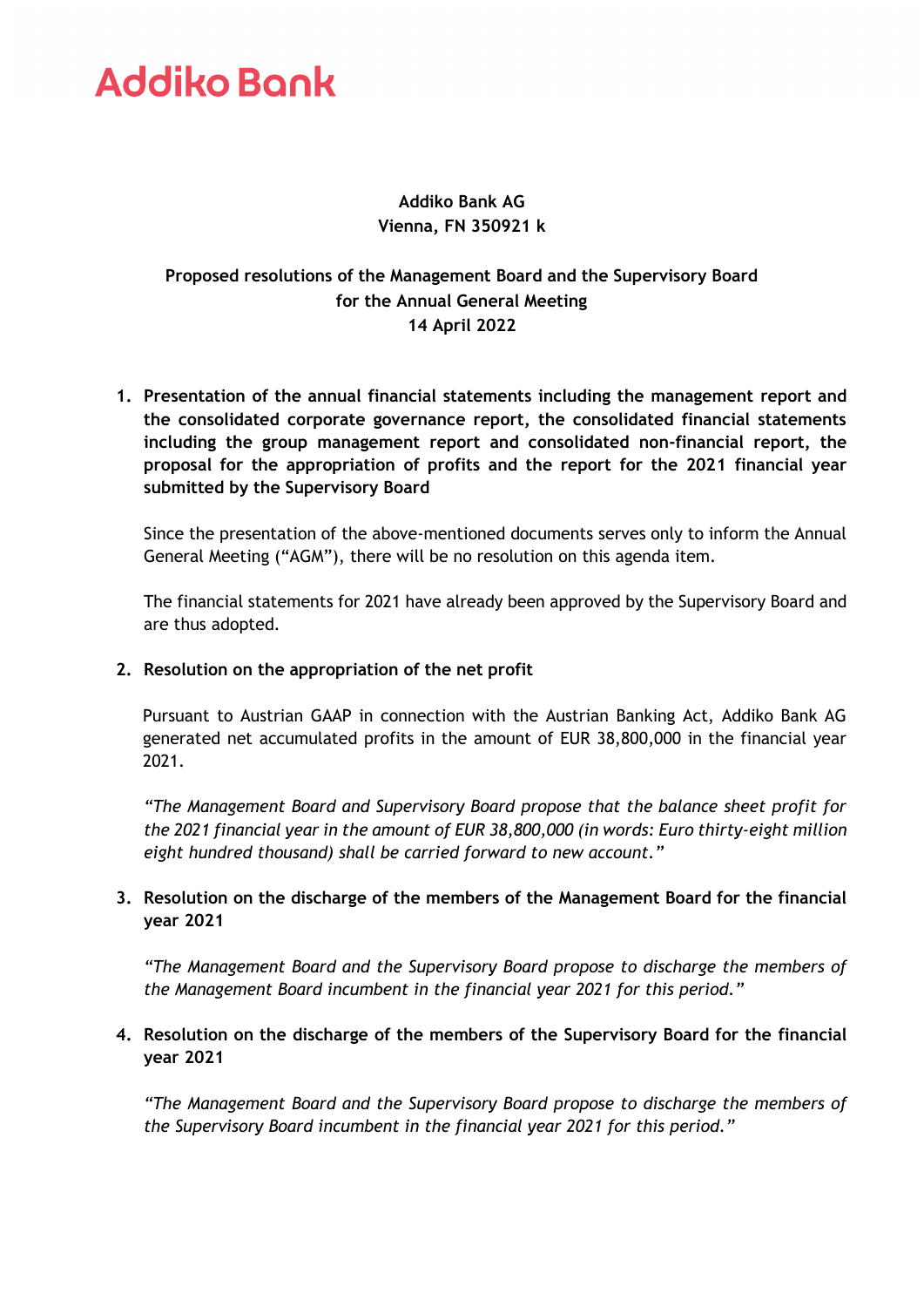## **5. Election of the auditor and group auditor for the financial year 2023**

The Supervisory Board proposes that KPMG Austria GmbH - Wirtschaftsprüfungs- und Steuerberatungsgesellschaft, Vienna, be appointed auditor and group auditor for the financial year 2023 in accordance with the recommendation of the Audit Committee.

In accordance with Article 16 (2) of Regulation (EU) No. 537/2014 (EU Auditor Regulation), the Audit Committee of the Supervisory Board has recommended KPMG Austria GmbH - Wirtschaftsprüfungs- und Steuerberatungsgesellschaft, Vienna, and BDO Austria Holding Wirtschaftsprüfung GmbH for the above-mentioned auditing services and notified a justified preference for KPMG Austria GmbH - Wirtschaftsprüfungs- und Steuerberatungsgesellschaft, Vienna. In its recommendation to the Supervisory Board, the Audit Committee stated that the latter is free from undue influence by third parties and that no clause of the kind referred to in Article 16 (6) of the EU Auditing Regulation has been imposed on it.

#### **6. Resolution on the Remuneration Report**

The Management Board and the Supervisory Board of a listed company must prepare a clear and understandable remuneration report for the remuneration of the members of the Management Board and the Supervisory Board in accordance with § 78c and § 78c in conjunction with § 98a Stock Corporation Act ("AktG").

The remuneration report has to offer a comprehensive overview of the remuneration granted or owed to the current and former members of the Management Board and the Supervisory Board in the course of the last financial year within the framework of the remuneration policy (§ 78a and § 78a in conjunction with § 98a AktG), including all benefits in any form.

The remuneration report for the last financial year must be submitted to the Annual General Meeting for approval. The vote is of recommendatory nature. The resolution cannot be challenged (§ 78d (1) and § 78d (1) in conjunction with § 98a AktG).

The Management Board and the Supervisory Board have to make a proposal for a resolution on the remuneration report in accordance with § 108 (1) AktG.

At the meeting on 8 March 2022, the Management Board and the Supervisory Board of Addiko Bank AG resolved a remuneration report in accordance with § 78c and § 78c in conjunction with § 98a AktG and made a resolution proposal in accordance with § 108 (1) AktG.

*"The Management Board and the Supervisory Board propose that the remuneration report for the financial year 2021, as attached in the Annex hereto, be adopted."*

The remuneration report is attached to this proposed resolution as Annex ./1.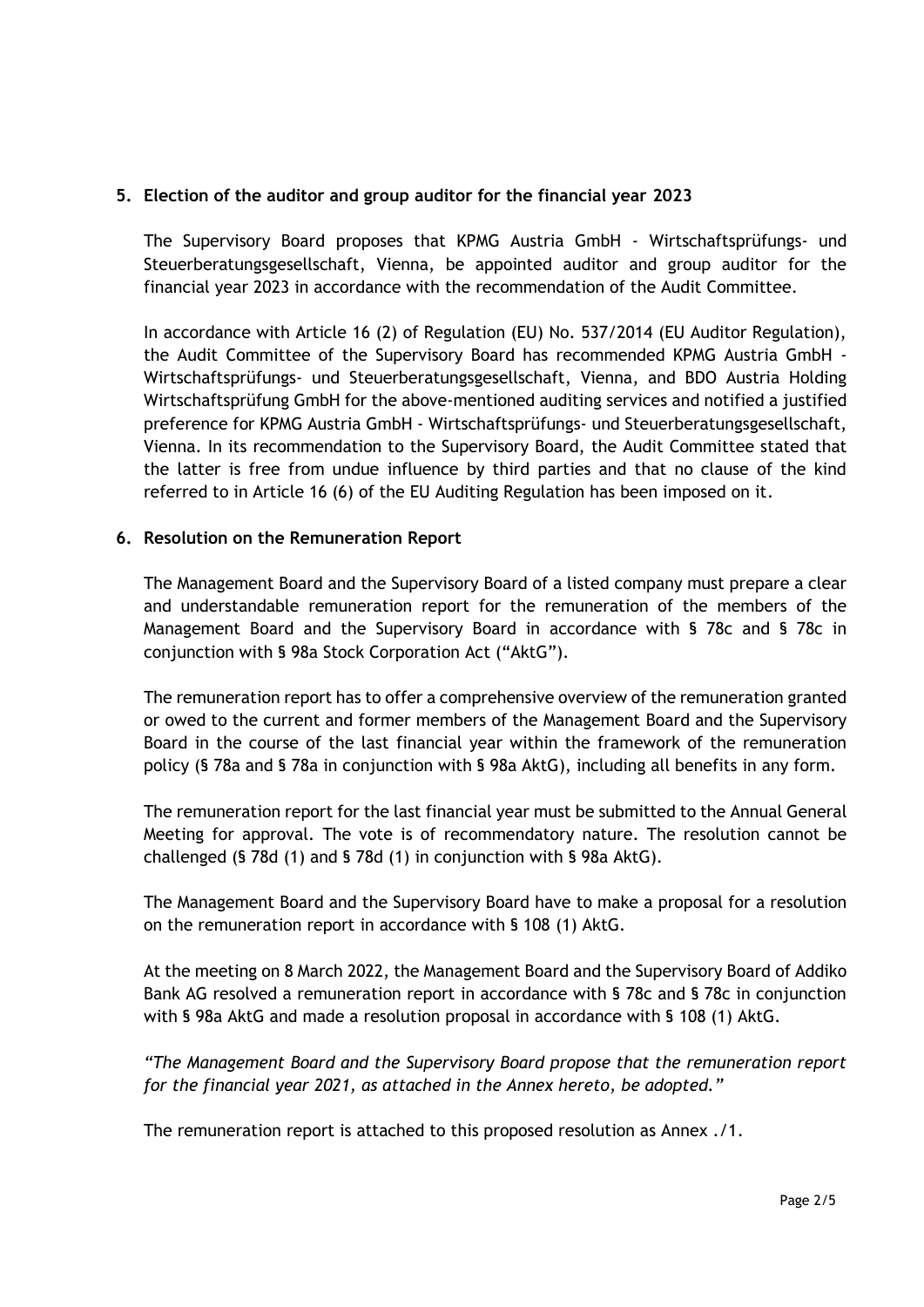## **7. Resolution on the Remuneration Policy of the Management Board**

The Supervisory Board of a listed company must draw up the principles for the remuneration of the members of the Management Board in accordance with § 78a "AktG" (remuneration policy). The remuneration policy must be submitted to the General Meeting for adoption in the case of any significant change in accordance with § 78b AktG. The remuneration policy adopted in the General Meeting on 26 April 2021 was changed in 2021.

The vote at the General Meeting on the remuneration policy shall be of recommendatory nature. The resolution cannot be challenged (§ 78b (1) AktG). The Supervisory Board must make a proposal for a resolution on the remuneration policy in accordance with § 108 (1) AktG. Pursuant to § 108 (4) no. 4 AktG, this proposal for a resolution by the Supervisory Board and the amended remuneration policy (concerning the principles for the remuneration of the members of the Management Board) must be made available on the website entered in the commercial register from the 21st day before the Annual General Meeting.

The Supervisory Board of Addiko Bank AG in its meeting on 8 March 2022 has established the amended principles for the remuneration of the members of the Management Board pursuant to § 78a AktG and the Supervisory Board of Addiko Bank AG has adopted the amended remuneration policy. The amended remuneration policy on the principles for the remuneration of the members of the Management Board will be made available on the website of Addiko Bank AG, which is entered in the commercial register, no later than 24 March 2022 (the 21<sup>st</sup> day before the Annual General Meeting).

*"The Supervisory Board proposes to adopt the amended remuneration policy on the principles for the remuneration of the members of the Management Board, as attached in the Annex hereto."*

The amended remuneration policy on the principles for the remuneration of the members of the Management is attached to this resolution proposal as Annex ./2.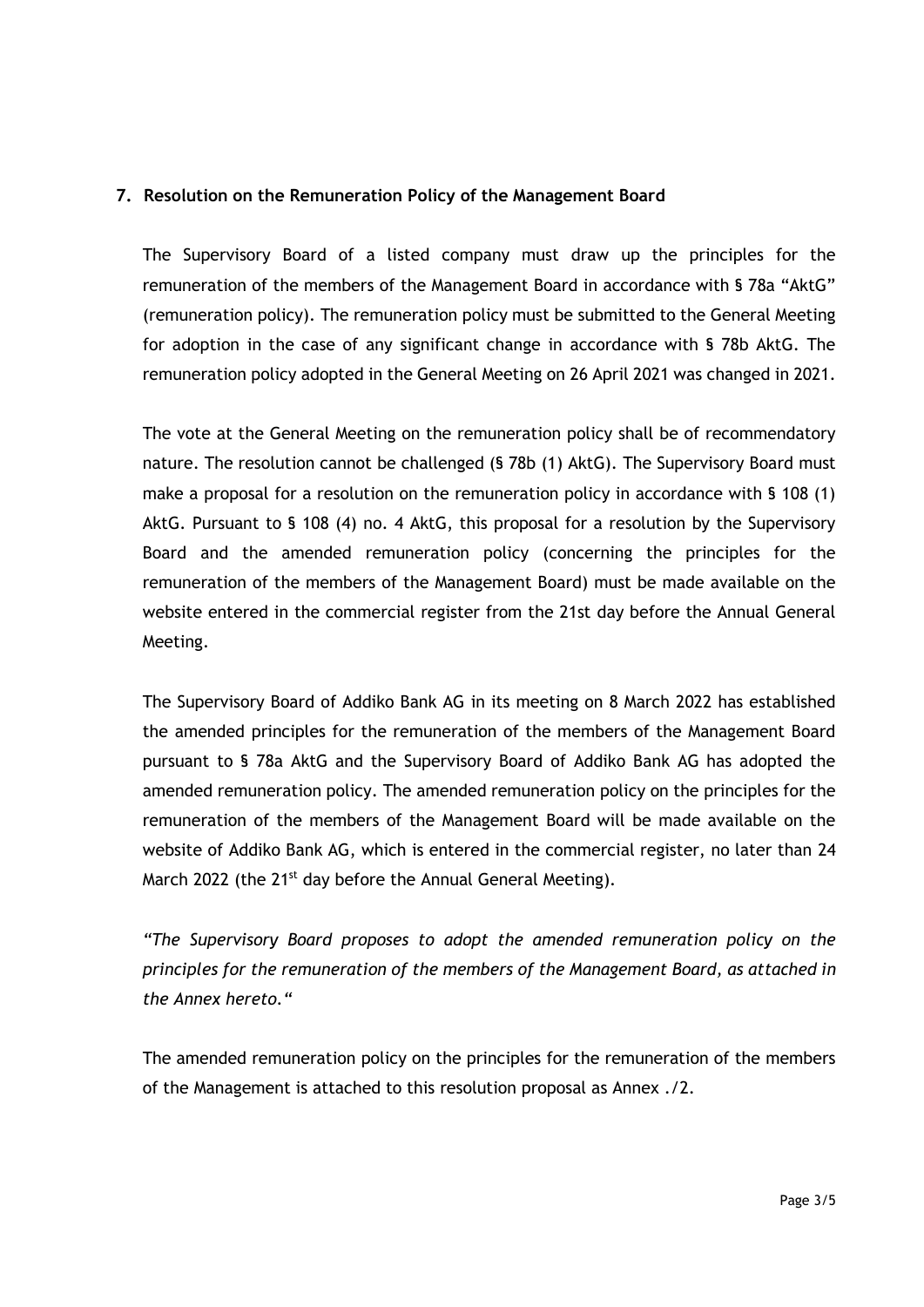## **8. Election to the Supervisory Board**

The terms of office of Dragica Pilipovic Chaffey, Sebastian Prinz von Schoenaich-Carolath, Dr. Monika Wildner, Frank Schwab and Pieter van Groos end with the Annual General Meeting on 14 April 2022.

In accordance with Article 12.1 of the Articles of Association, the Supervisory Board consists of three to eight members elected by the Annual General Meeting ("shareholder representatives"). The Supervisory Board is currently made up of six shareholder representatives. Five members would now have to be elected at the upcoming Annual General Meeting in order to reach the previous number again.

The Supervisory Board proposes filling the five mandates so that after the election at the Annual General Meeting on 14 April 2022, the Supervisory Board will again consist of six members elected by the Annual General Meeting.

*"The Supervisory Board proposes the following order*

- *Position 1) Dragica Pilipovic-Chaffey until the end of the Annual General Assembly voting on the discharge for the business year 2024,*
- *Position 2) Sebastian Prinz Schoenaich-Carolath until the end of the Annual General Assembly voting on the discharge for the business year 2024,*
- *Position 3) Dr. Monika Wildner until the end of the Annual General Assembly voting on the discharge for the business year 2024,*
- *Position 4) Frank Schwab until the end of the Annual General Assembly voting on the discharge for the business year 2024, and*
- *Position 5) Pieter van Groos until the end of the Annual General Assembly voting on the discharge for the business year 2024,*

*to be elected to the Supervisory Board with effect from the end of this Annual General Meeting."*

The proposed persons have submitted a declaration in accordance with Section 87 (2) AktG, which is also available on the company's website, and in particular declare that

- 1. All circumstances in connection with Section 87 (2) AktG have been disclosed and, according to the assessment of the proposed person, there are no circumstances that could justify concern about his/her bias,
- 2. the proposed person has not been legally sentenced to any criminal act, in particular not to any such as would call into question his or her professional reliability pursuant to Section 87 (2a) sentence 3 AktG, and
- 3. there are no obstacles to the appointment within the meaning of Section 86 (2) and (4) AktG.